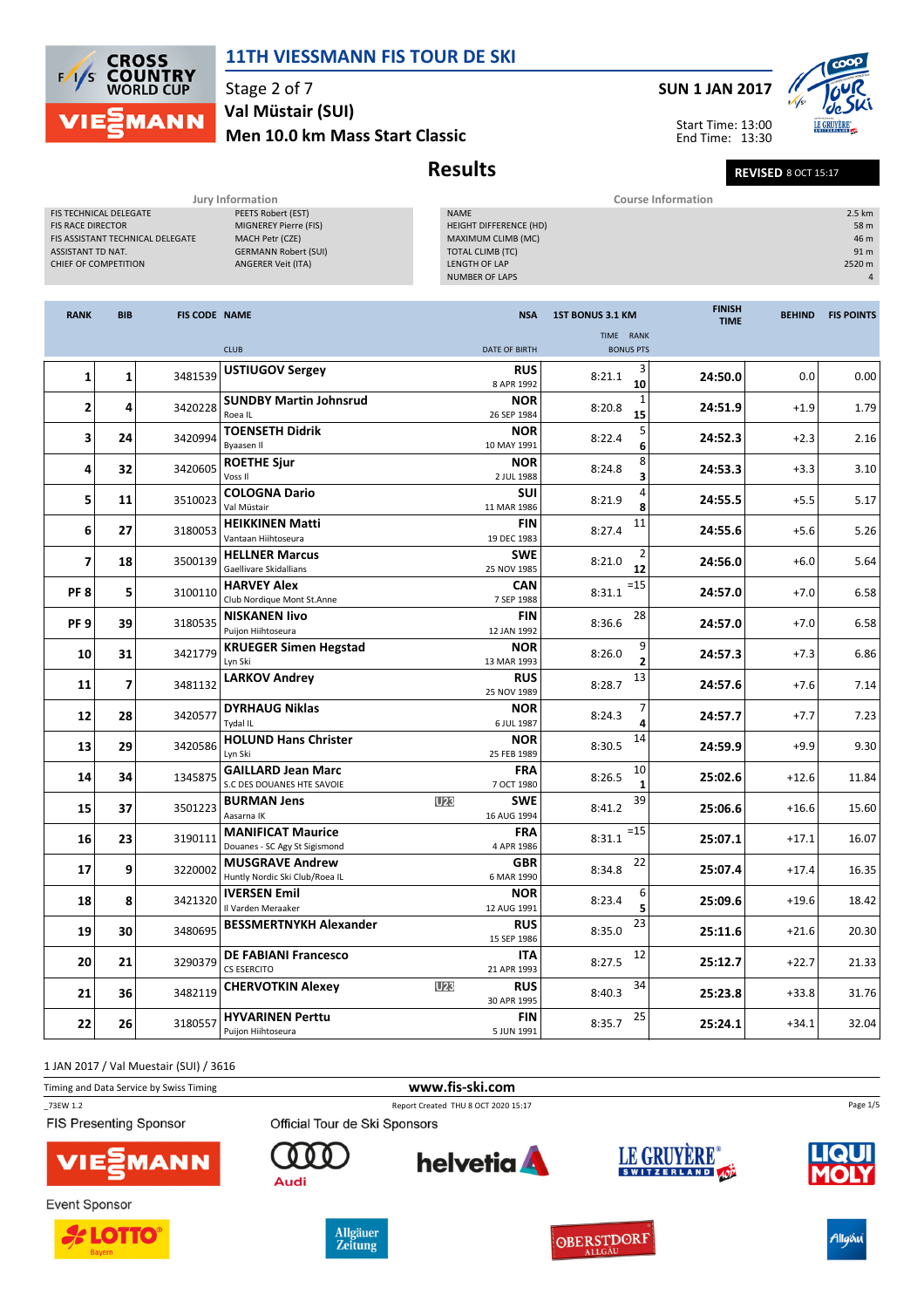

Stage 2 of 7 Men 10.0 km Mass Start Classic Val Müstair (SUI)

# Results Revised 8 OCT 15:17

SUN 1 JAN 2017

Start Time: 13:00



End Time: 13:30

| <b>RANK</b>  | <b>BIB</b><br><b>FIS CODE NAME</b> |         | <b>NSA</b>                                                  | 1ST BONUS 3.1 KM          | <b>FINISH</b><br><b>TIME</b> | <b>BEHIND</b> | <b>FIS POINTS</b> |       |
|--------------|------------------------------------|---------|-------------------------------------------------------------|---------------------------|------------------------------|---------------|-------------------|-------|
|              |                                    |         |                                                             |                           | TIME RANK                    |               |                   |       |
|              |                                    |         | <b>CLUB</b>                                                 | <b>DATE OF BIRTH</b>      | <b>BONUS PTS</b>             |               |                   |       |
| 23           | 46                                 | 3510342 | <b>BAUMANN Jonas</b><br>Tambo Spluegen                      | <b>SUI</b><br>27 MAR 1990 | 27<br>8:36.6                 | 25:28.1       | $+38.1$           | 35.80 |
| 24           | 65                                 | 3200229 | <b>TSCHARNKE Tim</b><br>SV Biberau                          | <b>GER</b><br>13 DEC 1989 | 56<br>8:48.9                 | 25:31.2       | $+41.2$           | 38.71 |
| 25           | 45                                 | 3290407 | <b>SALVADORI Giandomenico</b><br><b>GS FIAMMEGIALLE</b>     | ITA<br>8 OCT 1992         | 30<br>8:37.9                 | 25:31.3       | $+41.3$           | 38.81 |
| 26           | 43                                 | 3150069 | <b>JAKS Martin</b><br>Dukla Liberec                         | <b>CZE</b><br>6 SEP 1986  | 45<br>8:42.7                 | 25:32.2       | $+42.2$           | 39.65 |
| 27           | 54                                 | 3100006 | <b>KERSHAW Devon</b><br>Onaping Falls Nordics Ski Club      | <b>CAN</b><br>20 DEC 1982 | 52<br>8:47.5                 | 25:32.9       | $+42.9$           | 40.31 |
| 28           | 6                                  | 3200241 | <b>BING Thomas</b><br>Rhoener WSV Dermbach                  | <b>GER</b><br>3 APR 1990  | 18<br>8:33.4                 | 25:33.9       | $+43.9$           | 41.25 |
| 29           | 2                                  | 3290326 | <b>PELLEGRINO Federico</b><br><b>GS FIAMME ORO</b>          | ITA<br>1 SEP 1990         | 17<br>8:32.3                 | 25:34.3       | $+44.3$           | 41.62 |
| <b>PF 30</b> | 55                                 | 3200376 | <b>NOTZ Florian</b><br>SZ Roemerstein                       | <b>GER</b><br>24 APR 1992 | $=50$<br>8:47.1              | 25:35.7       | $+45.7$           | 42.94 |
| <b>PF 31</b> | 52                                 | 3090024 | <b>TSINZOV Veselin</b><br><b>Alexander Logistics</b>        | <b>BUL</b><br>29 JUL 1986 | 29<br>8:37.3                 | 25:35.7       | $+45.7$           | 42.94 |
| 32           | 12                                 | 3510351 | <b>FURGER Roman</b><br>Schattdorf                           | <b>SUI</b><br>10 FEB 1990 | 31<br>8:38.3                 | 25:36.0       | $+46.0$           | 43.22 |
| 33           | 47                                 | 3100175 | <b>KILLICK Graeme</b><br>Ptarmigan Nordic Ski Club          | <b>CAN</b><br>26 FEB 1989 | 54<br>8:48.4                 | 25:39.2       | $+49.2$           | 46.23 |
| 34           | 3                                  | 3420961 | <b>KROGH Finn Haagen</b><br>Tverrelvdalen II                | <b>NOR</b><br>6 SEP 1990  | $=19$<br>8:33.5              | 25:40.1       | $+50.1$           | 47.07 |
| 35           | 35                                 | 1362656 | <b>LIVERS Toni</b><br>Davos                                 | <b>SUI</b><br>2 JUN 1983  | 32<br>8:38.8                 | 25:43.5       | $+53.5$           | 50.27 |
| <b>PF 36</b> | 61                                 | 3190229 | <b>JEANNEROD Alexis</b><br>CSRPontarlier                    | <b>FRA</b><br>27 JAN 1991 | 41<br>8:41.9                 | 25:44.0       | $+54.0$           | 50.74 |
| <b>PF 37</b> | 53                                 | 3481755 | <b>VOKUEV Ermil</b>                                         | <b>RUS</b><br>29 MAR 1992 | 60<br>8:51.0                 | 25:44.0       | $+54.0$           | 50.74 |
| 38           | 14                                 | 3100097 | <b>VALJAS Len</b><br>Team Hardwood                          | <b>CAN</b><br>21 NOV 1988 | 21<br>8:34.4                 | 25:44.3       | $+54.3$           | 51.02 |
| 39           | 17                                 | 3050159 | <b>TRITSCHER Bernhard</b><br>SK Saalfelden-Salzburg         | <b>AUT</b><br>25 APR 1988 | 24<br>8:35.5                 | 25:44.4       | $+54.4$           | 51.11 |
| 40           | 38                                 | 3500015 | <b>RICKARDSSON Daniel</b><br><b>Hudiksvalls IF</b>          | <b>SWE</b><br>15 MAR 1982 | 35<br>8:40.3                 | 25:46.1       | $+56.1$           | 52.71 |
| 41           | 62                                 | 3290383 | <b>RASTELLI Maicol</b><br><b>CS ESERCITO</b>                | ITA<br>28 APR 1991        | 42<br>8:41.9                 | 25:49.7       | $+59.7$           | 56.09 |
| 42           | 59                                 | 3530511 | <b>BJORNSEN Erik</b><br>Alaska Pacific University Nordic Sk | USA<br>14 JUL 1991        | $= 50$<br>8:47.1             | 25:49.9       | $+59.9$           | 56.28 |
| 43           | 42                                 |         | 3460018 PEPENE Paul Constantin<br>CS Dinamo Bucuresti       | <b>ROU</b><br>21 MAY 1988 | 48<br>8:45.7                 | 25:50.3       | $+1:00.3$         | 56.66 |
| 44           | 44                                 | 3190302 | <b>PARISSE Clement</b><br>MegEve                            | <b>FRA</b><br>6 JUL 1993  | 36<br>8:40.4                 | 25:51.6       | $+1:01.6$         | 57.88 |
| 45           | 48                                 | 3530489 | <b>HOFFMAN Noah</b><br>Ski and Snowboard Club Vail          | <b>USA</b><br>1 AUG 1989  | 43<br>8:42.1                 | 26:03.0       | $+1:13.0$         | 68.59 |
| 46           | 58                                 | 3480832 | <b>SEDOV Petr</b>                                           | <b>RUS</b><br>24 AUG 1990 | 46<br>8:45.1                 | 26:08.2       | $+1:18.2$         | 73.48 |
| 47           | 60                                 | 3200205 | <b>BOEGL Lucas</b><br>SC Gaissach                           | <b>GER</b><br>14 JUN 1990 | 40<br>8:41.6                 | 26:11.2       | $+1:21.2$         | 76.30 |
|              |                                    |         |                                                             |                           |                              |               |                   |       |

1 JAN 2017 / Val Muestair (SUI) / 3616

Timing and Data Service by Swiss Timing **www.fis-ski.com** 

\_73EW 1.2 Report Created THU 8 OCT 2020 15:17

FIS Presenting Sponsor









Audi

Official Tour de Ski Sponsors







**OBERSTDORF** 



Page 2/5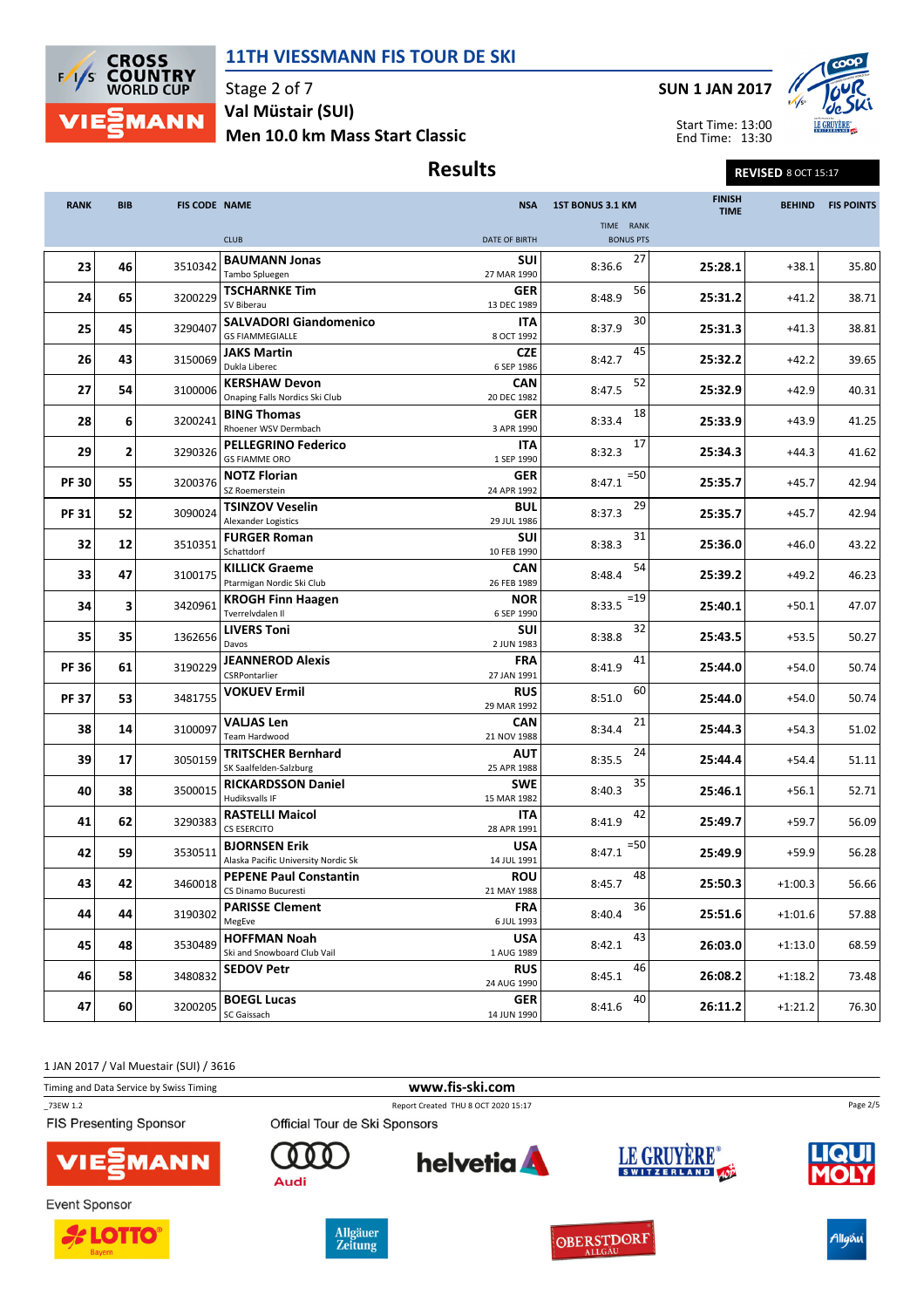

Stage 2 of 7 Men 10.0 km Mass Start Classic Val Müstair (SUI)

# Results Results REVISED 8 OCT 15:17

SUN 1 JAN 2017

Start Time: 13:00



End Time: 13:30

| <b>RANK</b> | <b>BIB</b> | <b>FIS CODE NAME</b> |                                                          |            | <b>NSA</b>                | 1ST BONUS 3.1 KM              | <b>FINISH</b><br><b>TIME</b> | <b>BEHIND</b> | <b>FIS POINTS</b> |
|-------------|------------|----------------------|----------------------------------------------------------|------------|---------------------------|-------------------------------|------------------------------|---------------|-------------------|
|             |            |                      | <b>CLUB</b>                                              |            | <b>DATE OF BIRTH</b>      | TIME RANK<br><b>BONUS PTS</b> |                              |               |                   |
| 48          | 10         | 3220016              | <b>YOUNG Andrew</b>                                      |            | GBR                       | 55<br>8:48.6                  | 26:15.3                      | $+1:25.3$     | 80.15             |
| 49          | 40         | 3501346              | Huntly Nordic Ski Club<br><b>THORN Viktor</b>            | <b>U23</b> | 21 FEB 1992<br><b>SWE</b> | 38<br>8:41.1                  | 26:17.5                      | $+1:27.5$     | 82.21             |
|             |            |                      | Ulricehamns If<br><b>KAESER Erwan</b>                    |            | 11 MAY 1996<br><b>SUI</b> | 59                            |                              |               |                   |
| 50          | 25         | 3510417              | Gardes Frontiere<br><b>NOECKLER Dietmar</b>              |            | 8 JUN 1992<br><b>ITA</b>  | 8:50.6<br>$=19$               | 26:20.0                      | $+1:30.0$     | 84.56             |
| 51          | 51         | 3290245              | <b>GS FIAMME ORO</b>                                     |            | 29 SEP 1988               | 8:33.5                        | 26:23.9                      | $+1:33.9$     | 88.23             |
| 52          | 63         | 3501259              | <b>EKSTROEM Axel</b><br><b>IFK Mora SK</b>               | <b>U23</b> | <b>SWE</b><br>3 MAY 1995  | 58<br>8:50.4                  | 26:24.1                      | $+1:34.1$     | 88.42             |
| 53          | 68         | 3390103              | <b>TAMMJARV Karel</b><br>Tartu Skiclub                   |            | <b>EST</b><br>25 MAY 1989 | 66<br>8:56.2                  | 26:24.6                      | $+1:34.6$     | 88.89             |
| 54          | 57         | 1067291              | <b>DI CENTA Giorgio</b><br><b>CS CARABINIERI</b>         |            | ITA<br>7 OCT 1972         | 57<br>8:50.1                  | 26:25.6                      | $+1:35.6$     | 89.83             |
| 55          | 70         | 3200219              | <b>MAETTIG Valentin</b><br>WSC Erzgebirge Oberwiesenthal |            | <b>GER</b><br>13 MAR 1990 | 68<br>8:58.2                  | 26:27.0                      | $+1:37.0$     | 91.14             |
| 56          | 69         | 3390101              | <b>RANKEL Raido</b><br>Voru Skiclub                      |            | <b>EST</b><br>13 JAN 1990 | 65<br>8:54.4                  | 26:29.0                      | $+1:39.0$     | 93.02             |
| 57          | 56         | 3200331              | <b>WICK Thomas</b><br>SC Motor Zella-Mehlis              |            | GER<br>12 APR 1991        | 61<br>8:51.6                  | 26:35.2                      | $+1:45.2$     | 98.85             |
| 58          | 33         | 3200356              | <b>DOBLER Jonas</b>                                      |            | GER                       | 33<br>8:39.5                  | 26:37.0                      | $+1:47.0$     | 100.54            |
| 59          | 41         | 3481803              | <b>SC Traunstein</b><br><b>MELNICHENKO Andrey</b>        |            | 4 MAY 1991<br>RUS         | 26<br>8:36.2                  | 26:38.9                      | $+1:48.9$     | 102.32            |
|             |            |                      | <b>NOVAK Michal</b>                                      | U23        | 21 MAY 1992<br><b>CZE</b> | 64                            |                              |               |                   |
| 60          | 67         | 3150570              | Dukla Liberec<br><b>RUEESCH Jason</b>                    | U23        | 26 OCT 1996<br><b>SUI</b> | 8:53.5<br>44                  | 26:48.8                      | $+1:58.8$     | 111.62            |
| 61          | 49         | 3510479              | Davos                                                    |            | 16 MAY 1994               | 8:42.7<br>67                  | 26:57.5                      | $+2:07.5$     | 119.80            |
| 62          | 64         | 3200121              | <b>KUEHNE Andy</b><br>WSC Erzgebirge Oberwiesenthal      |            | GER<br>19 NOV 1987        | 8:57.3                        | 26:58.8                      | $+2:08.8$     | 121.02            |
| 63          | 66         | 3350003              | <b>HAELG Philipp</b><br>Nordic Club Liechtenstein        |            | LIE<br>3 NOV 1991         | 63<br>8:53.5                  | 27:10.2                      | $+2:20.2$     | 131.73            |
| 64          | 75         | 3150035              | <b>KOZISEK Dusan</b><br>Dukla Liberec                    |            | <b>CZE</b><br>25 APR 1983 | 71<br>9:05.7                  | 27:11.2                      | $+2:21.2$     | 132.67            |
| 65          | 19         | 3560101              | <b>SIMENC Miha</b><br><b>TSK Logatec</b>                 | U23        | <b>SLO</b><br>21 DEC 1995 | 49<br>8:46.6                  | 27:11.8                      | $+2:21.8$     | 133.23            |
| 66          | 79         | 3180408              | <b>LUUSUA Ari</b><br>Ski Team Maenpaa                    |            | <b>FIN</b><br>5 MAR 1988  | 62<br>8:52.0                  | 27:13.9                      | $+2:23.9$     | 135.21            |
| 67          | 13         | 3430103              | <b>STAREGA Maciej</b>                                    |            | <b>POL</b>                | 47<br>8:45.7                  | 27:20.2                      | $+2:30.2$     | 141.13            |
| 68          | 50         | 3500762              | <b>UKS RAWA Siedlce</b><br><b>LINDBLAD Anton</b>         |            | 31 JAN 1990<br><b>SWE</b> | 53<br>8:47.6                  | 27:21.9                      | $+2:31.9$     | 142.72            |
|             |            |                      | <b>Hudiksvalls IF</b><br><b>SMITH Callum</b>             |            | 28 OCT 1990<br><b>GBR</b> | 73                            |                              |               |                   |
| 69          | 77         | 3220019              | Huntly Nordic Ski Club<br><b>KNOP Petr</b>               | <b>U23</b> | 12 OCT 1992<br><b>CZE</b> | 9:12.6<br>69                  | 27:22.1                      | $+2:32.1$     | 142.91            |
| 70          | 71         | 3150509              | Dukla Liberec                                            |            | 12 MAY 1994               | 9:02.6                        | 27:22.4                      | $+2:32.4$     | 143.19            |
| 71          | 73         | 3550114              | <b>BIKSE Indulis</b><br><b>IB SKI TEAM</b>               | U23        | LAT<br>15 SEP 1995        | 70<br>9:04.8                  | 27:24.4                      | $+2:34.4$     | 145.07            |
| 72          | 74         | 3390169              | <b>KILP Marko</b><br>Voru Skiclub                        |            | <b>EST</b><br>1 NOV 1993  | 72<br>9:09.4                  | 27:53.6                      | $+3:03.6$     | 172.51            |

1 JAN 2017 / Val Muestair (SUI) / 3616

Timing and Data Service by Swiss Timing **www.fis-ski.com** 

\_73EW 1.2 Report Created THU 8 OCT 2020 15:17

FIS Presenting Sponsor



**Event Sponsor** 





Audi

Official Tour de Ski Sponsors



OBERSTDORF





Allgäu

Page 3/5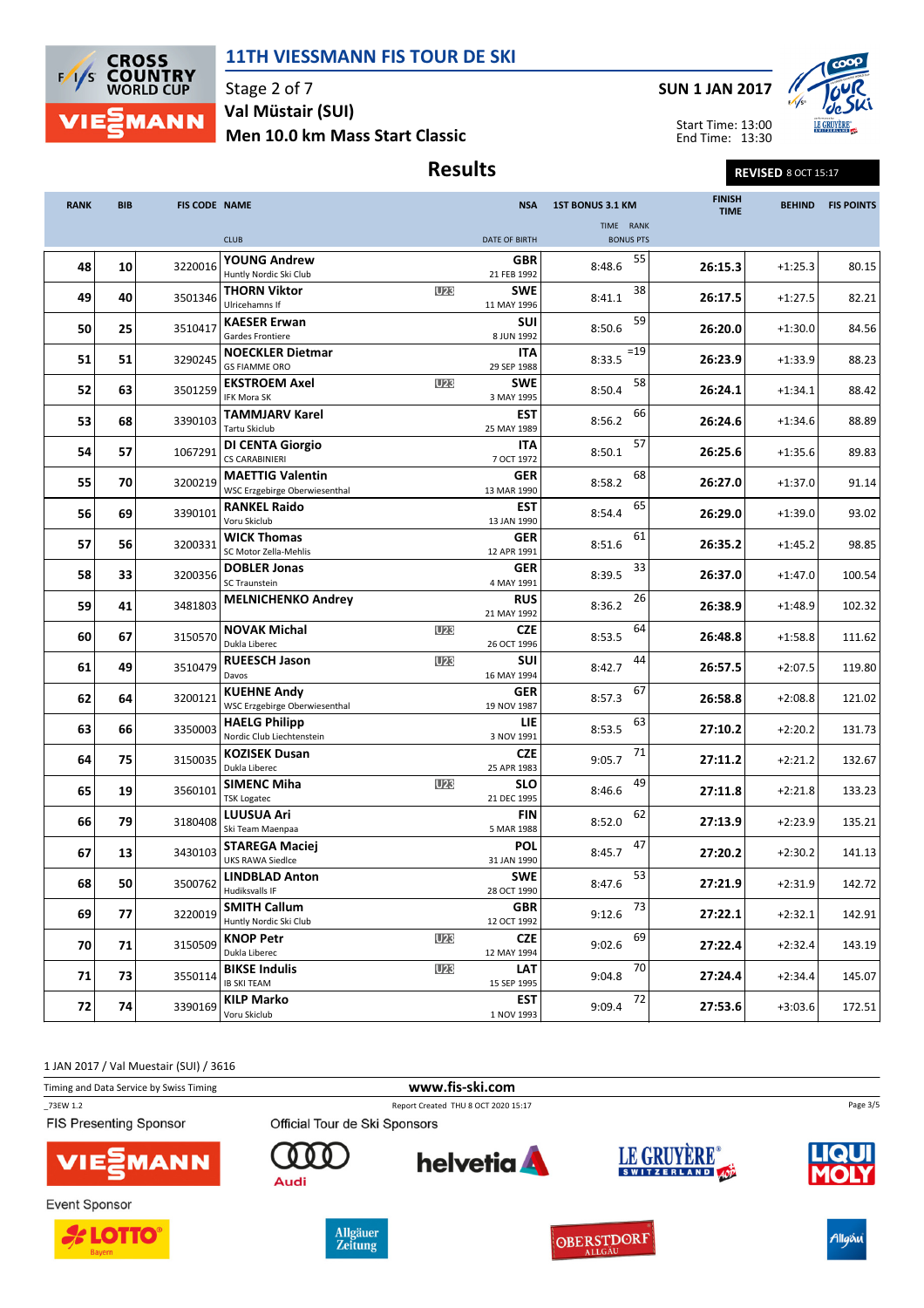

Stage 2 of 7 Men 10.0 km Mass Start Classic Val Müstair (SUI)





Start Time: 13:00 End Time: 13:30

### Results Revised 8 OCT 15:17

| <b>RANK</b>  | <b>BIB</b> | <b>FIS CODE NAME</b> |                                                           | <b>NSA</b>                | <b>1ST BONUS 3.1 KM</b>       | <b>FINISH</b><br><b>TIME</b> | <b>BEHIND</b> | <b>FIS POINTS</b> |
|--------------|------------|----------------------|-----------------------------------------------------------|---------------------------|-------------------------------|------------------------------|---------------|-------------------|
|              |            |                      | <b>CLUB</b>                                               | <b>DATE OF BIRTH</b>      | TIME RANK<br><b>BONUS PTS</b> |                              |               |                   |
| 73           | 15         | 3530120              | <b>HAMILTON Simeon</b><br><b>Stratton Mountain School</b> | <b>USA</b><br>14 MAY 1987 | 37<br>8:40.7                  | 28:04.8                      | $+3:14.8$     | 183.03            |
| 74           | 76         | 3040101              | <b>BELLINGHAM Phillip</b><br>Birkebeiner Nordic Ski Club  | <b>AUS</b><br>24 FEB 1991 | 74<br>9:14.5                  | 28:28.1                      | $+3:38.1$     | 204.93            |
| 75           | 80         | 3390003              | <b>KUMMEL Peeter</b><br>Tartu Skiclub                     | <b>EST</b><br>11 APR 1982 | 76<br>9:53.0                  | 29:50.1                      | $+5:00.1$     | 281.97            |
| 76           | 22         | 3150136              | <b>BARTON Jan</b><br><b>DUKLA Liberec</b>                 | <b>CZE</b><br>29 JAN 1990 | 75<br>9:34.9                  | 30:18.8                      | $+5:28.8$     | 308.94            |
| Disqualified |            |                      |                                                           |                           |                               |                              |               |                   |
|              | 20         | 3050180              | <b>BALDAUF Dominik</b><br>SV Sulzberg-Vorarlberg          | <b>AUT</b><br>23 APR 1992 | 8:46.2                        |                              |               |                   |
|              | 72         | 3050179              | <b>HAUKE Max</b><br><b>WSV Ramsau</b>                     | <b>AUT</b><br>29 AUG 1992 | 8:49.1                        |                              |               |                   |

29 AUG 1992

#### Reason for disqualification:

Article 2.2 FIS AD Rules: Disqualification doping offence

| Did Not Finish                    |         |                            |            |             |  |
|-----------------------------------|---------|----------------------------|------------|-------------|--|
| 78                                | 3090097 | <b>CHUCHUGANOV Yordan</b>  | <b>U23</b> | <b>BUL</b>  |  |
|                                   |         | <b>Alexander Logistics</b> |            | 25 FEB 1996 |  |
| Did Not Start                     |         |                            |            |             |  |
| 16                                | 3510377 | <b>HEDIGER Jovian</b>      |            | <b>SUI</b>  |  |
|                                   |         | Bex                        |            | 17 DEC 1990 |  |
| <b>Jury Decision</b>              |         |                            |            |             |  |
| Yellow Card - Technique violation |         |                            |            |             |  |
|                                   |         | STAREGA Maciej             |            | POL         |  |

1 JAN 2017 / Val Muestair (SUI) / 3616













Allgäu